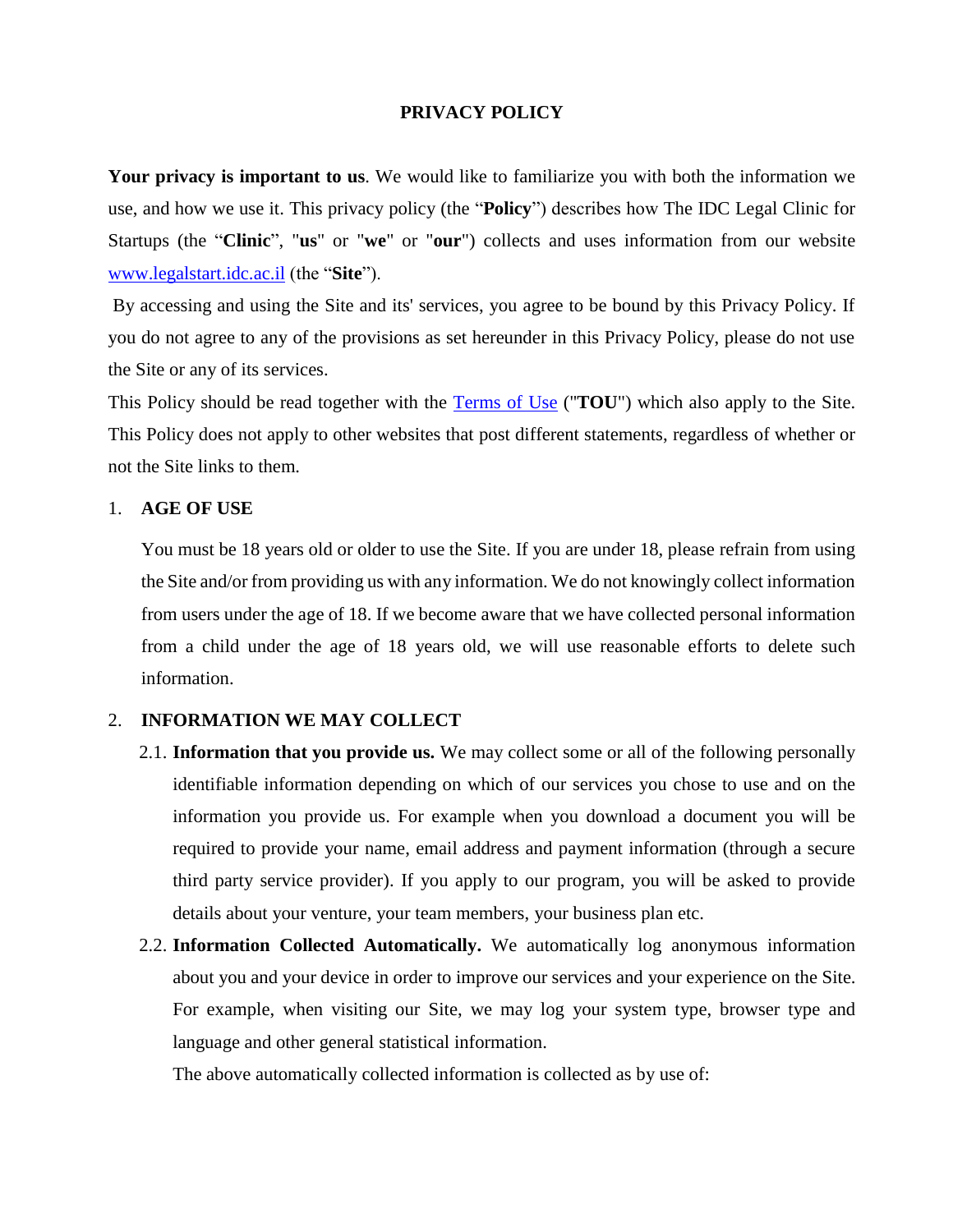- Cookies: we may log information using "Cookies". Cookies are small data files stored on your device. We may use both session Cookies (which expire once you close your web browser) and persistent Cookies (which stay on your device until you delete them) to provide you with a more personal and interactive experience on our Platform, for example, cookies help store your username when you login so that you don't have to insert this information every time. You can remove or block cookies from the Platform through your browser settings. You can also block cookies on most mobile devices under "settings". Please note that if you remove or reject our cookies, it could affect how our Platform works for you and/or prevent you from being able to access/use certain features.
- Google Analytics: The site uses the Google Analytics service provided by google Inc. ("Google"). We use Google services for gathering information regarding use of the site, such as, users behaviors like pages visited and visit duration and which web pages perversely visited by you and to evaluate the user's use of the site and to provide site owners with statistics designed to make the site better for the end user. The information collected about the users is stored on Google's servers and is completely anonymous. In addition, the information is not intended to violate the privacy of the individual and is for the sole purpose of being created. The Site may use the Google analytics research tool, provided by google.inc, to collect information about the user's behaviors while in the use of the Platform; this includes but is not limited to, pages visited, visit duration and frequency of your visits to the Platform. We may use Google analytics to preserve and improve Our Site and services. We do not incorporate and/or unify the information collected through the use of Google analytics with personally identifiable information of users on the Site. Google's ability to use and share information collected by Google analytics about the Site users is subject to the Google Analytics Terms of Use available at http://www.google.com/analytics/terms/us.html and the Google Privacy Policy available at: [https://policies.google.com/privacy?hl=iw/.](https://policies.google.com/privacy?hl=iw/) You can learn more about how Google collects and processes information, especially through Google Analytics at [http://www.google.com/policies/privacy/partners/.](http://www.google.com/policies/privacy/partners/) You can prevent data from being used by Google analytics by downloading and installing the Google analytics Opt-out Browser Add-on which is available at [https://tools.google.com/dlpage/gaoptout/.](https://tools.google.com/dlpage/gaoptout/)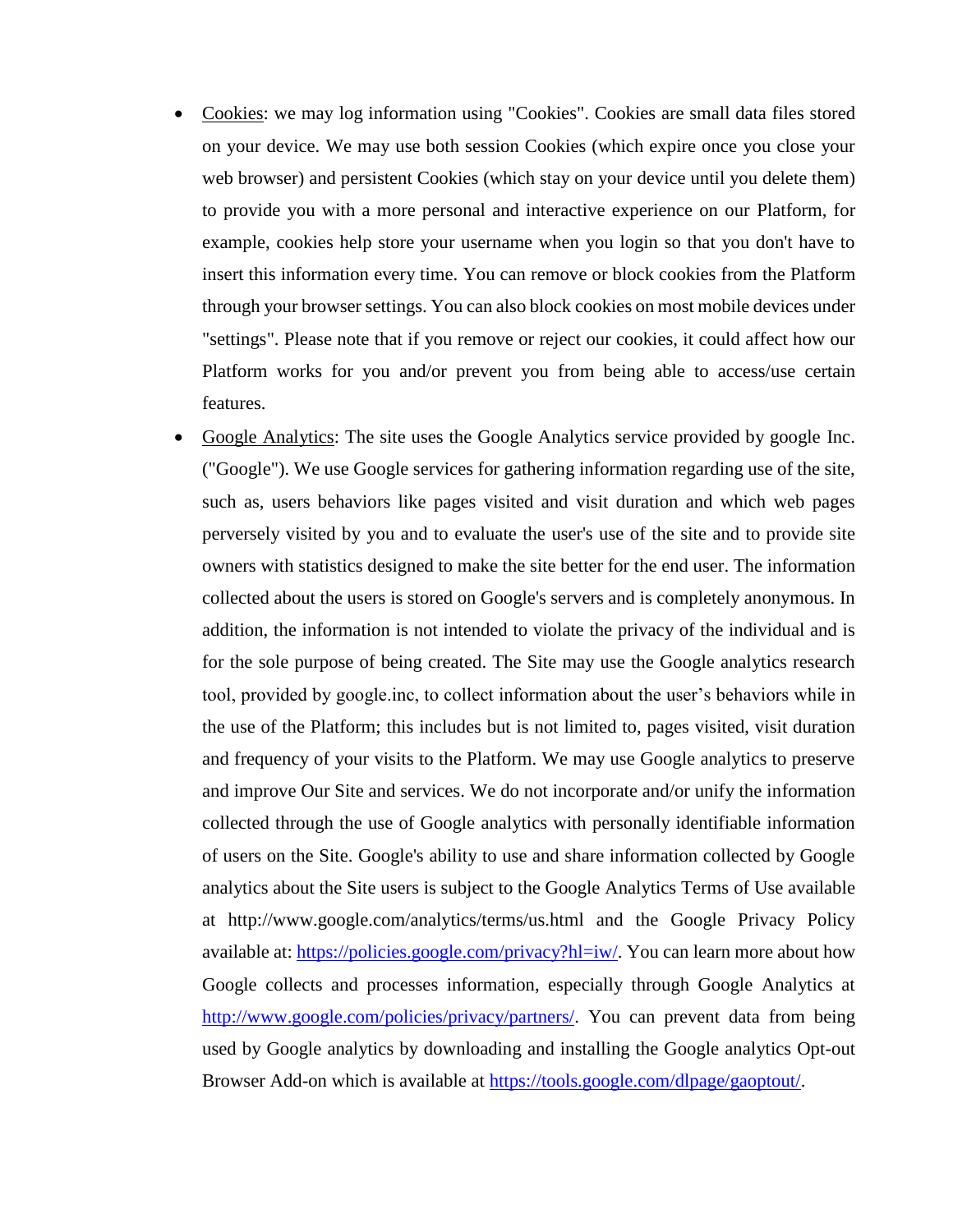- Browser Information: most browsers automatically relay information to websites that users visit, including type of computer, screen resolution, operating system and browser type.
- Pixel tags and all similar technologies: pixel tags allow us to track actions taken on the site, in emails that we send, and statistically analyze activity on our Site.
- IP Address: Your IP address is an identifying number automatically designated to your computer by your Internet Service Provider. All IP addresses are automatically saved in our logs, as well as page views, time and place of the visit, and help us generate usage statistics and diagnose various server problems.

# 3. **HOW WE USE PERSONAL INFORMATION.**

We use your personal information as follows:

- 3.1.Provide you with our services.
- 3.2.Process payments and online purchases.
- 3.3.Operate, maintain, improve and gather feedback on our Site.
- 3.4.To resolve disputes and troubleshoot problems.
- 3.5.Send you information, including confirmations, invoices, updates, security alerts, support and administrative messages, newsletters and marketing material if you agreed to receive it. By signing up to our newsletter you agree to receive marketing and promotional material.
- 3.6.Respond to comments and/or questions and to assist you with any technical support.
- 3.7.Protect, investigate and deter against fraudulent, unauthorized or illegal activity.

# 4. **SHARING OF PERSONAL INFORMATION.**

We may share personal information as follows:

- 4.1.With third party service providers in order to provide you with specific services and/or features. For example, if we use third party payment applications or third party mailing services.
- 4.2.When you provide your consent. For example, when you submit your application to our program, we will share it with other team members of the clinic. In some cases you may also allow us to share personal information with third parties, social networks, or other users. Third parties are subject to their own privacy policies.
- 4.3.When we do a business deal, or negotiate a business deal, involving the sale or transfer of all or a part of our business or assets.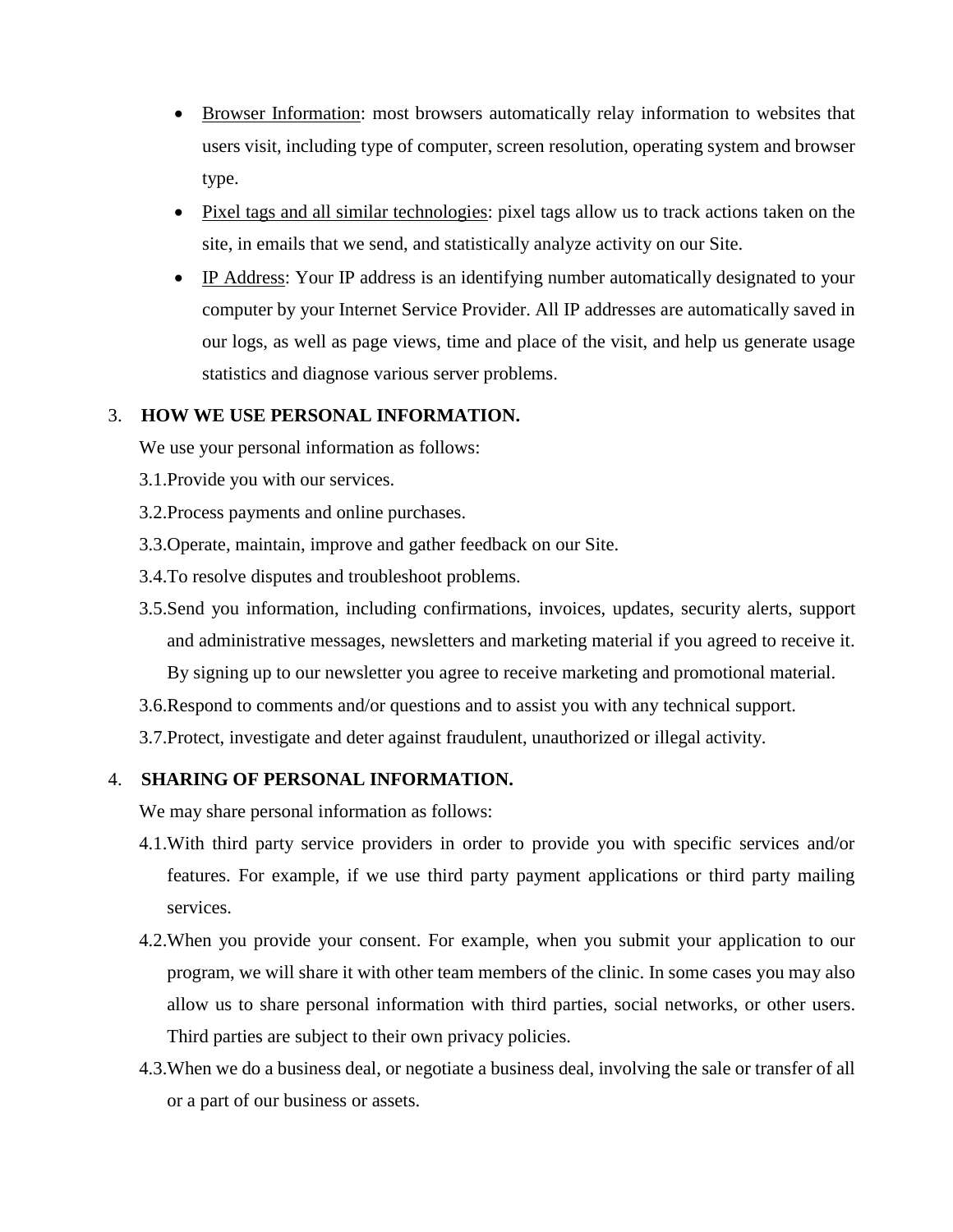- 4.4.For legal, protection, and safety purposes, including to comply with laws, including those outside your country of residence;
- 4.5.To lawful requests and legal processes.
- 4.6.To protect the rights and property of the Clinic, its agents, customers, and others. This includes enforcing our agreements, policies, and [Terms of](http://legalstart.idc.ac.il/term-of-use/) Use.
- 4.7.In an emergency. This includes protecting the safety of our employees and agents, our customers, or any person.
- 4.8.We may also share general aggregated and/or anonymized data with others for their own uses. This information does not identify you personally.

## 5. **SOCIAL SHARING FEATURES**

Our services may integrate with third party social applications and/or services (the "**Social Apps**") and other related tools which let you share information and actions that you take on our Site by use of the Social Apps, and vice versa (for example, an action you take on our Site may be published on Facebook if your account authorized this activity). Your use of such features enables the sharing of information with your friends or the public, depending on the settings you establish with the Social Apps and our Site. Please check the privacy policies of those Social Apps for more information about how they handle the data you share through them.

#### 6. **SERVICE PROVIDERS And Third Parties**

The Clinic is not responsible for any information sent directly by you to third party service providers, including, but not limited to, legal mentors, external programs, affiliates of the Clinic etc. Furthermore, the Clinic is not responsible for the privacy policies and information management any third parties, including those who link and/or refer to the Clinic and/or the Site. No link to a third party should imply and endorsement or business affiliation with the third party.

## 7. **PROTECTION OF INFORMATION.**

Your personal information is protected in several ways: (1) your personal information is stored on secured servers that only selected personnel and contracts have access to via a password. (2) All credit card transactions are SSL (Secure Socket Layer) encrypted which is one of the most common and secure security measures available today. (3) Email authentication for selected services.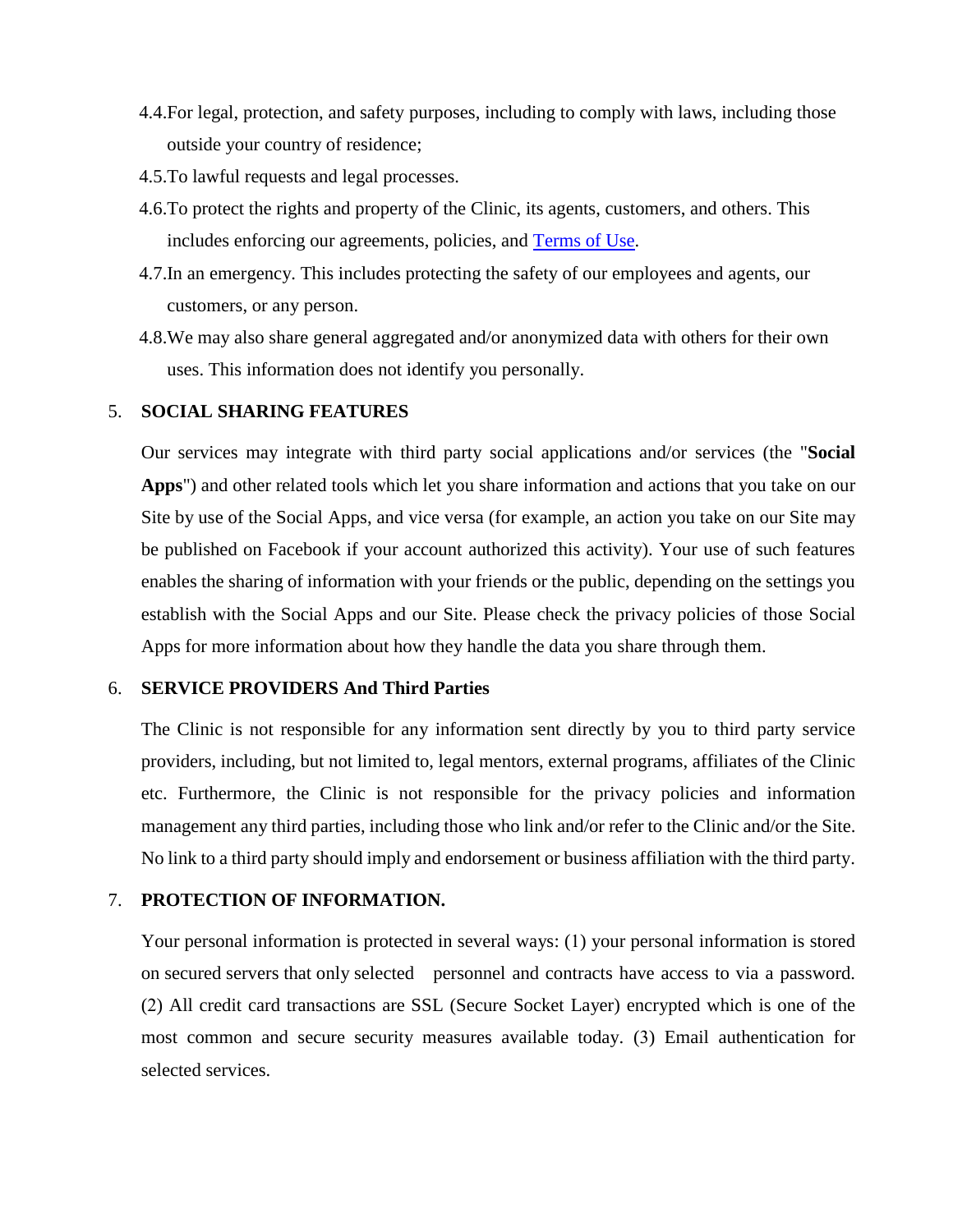Although we use industry standard security measures to protect your personal, there is never a 100% guarantee that information submitted to, maintained on, or transmitted from our systems, or any other web-based system, will be completely secure. Any information you provide is your sole responsibility and subject to this Policy and our Terms of Use. If you feel that your security or personal information have been compromised, please contact us immediately.

### 8. **VIEWING AND UPDATING YOUR INFORMATION.**

You may review and edit any of your personal information by accessing your profile (if one exists) or by sending us a request by email. When necessary, we may keep specific identifiable information for up to 7 years, in order to comply with the law, prevent fraud, assist with any investigation and enforce our Terms of Use.

We are not responsible for deleting or updating any information on third party sites.

### 9. **COMMUNICATIONS AND PROMOTIONS.**

By signing up to our Site, you agree to receive emails with promotional content related directed or indirectly to our services, including, for example, service suggestions and other news about products and services offered by us and our selected partners. If you no longer wish to receive such communications, you can opt-out through the link attached to each communication or by sending us an email to  $Logalstart@idc.ac.i$ . We may still send you non-commercial emails</u> which are necessary in order to provide you with the services that you requested.

### 10. **CHANGES TO THIS PRIVACY POLICY.**

This Policy may be updated from time to time. If we make any substantial changes, we may notify you by sending you an e-mail to the last e-mail address you provided, and/or by posting notice of the changes on our Site. Any changes will be effective upon the earlier of ten (10) calendar days following our email or ten (10) calendar days following our posting of notice on our Site. These changes will be effective immediately for new users of our Site. Continued use of our Site following notice of such changes shall indicate your acknowledgement of such changes and agreement to be bound by the terms and conditions of such changes.

#### 11. **ABUSE OF PRIVACY AND CONTACT INFORMATION.**

We take your privacy seriously. If you have any concerns, please let us know.

We welcome your comments or questions. You may contact us at: [Legalstart@idc.ac.il](mailto:Legalstart@idc.ac.il)